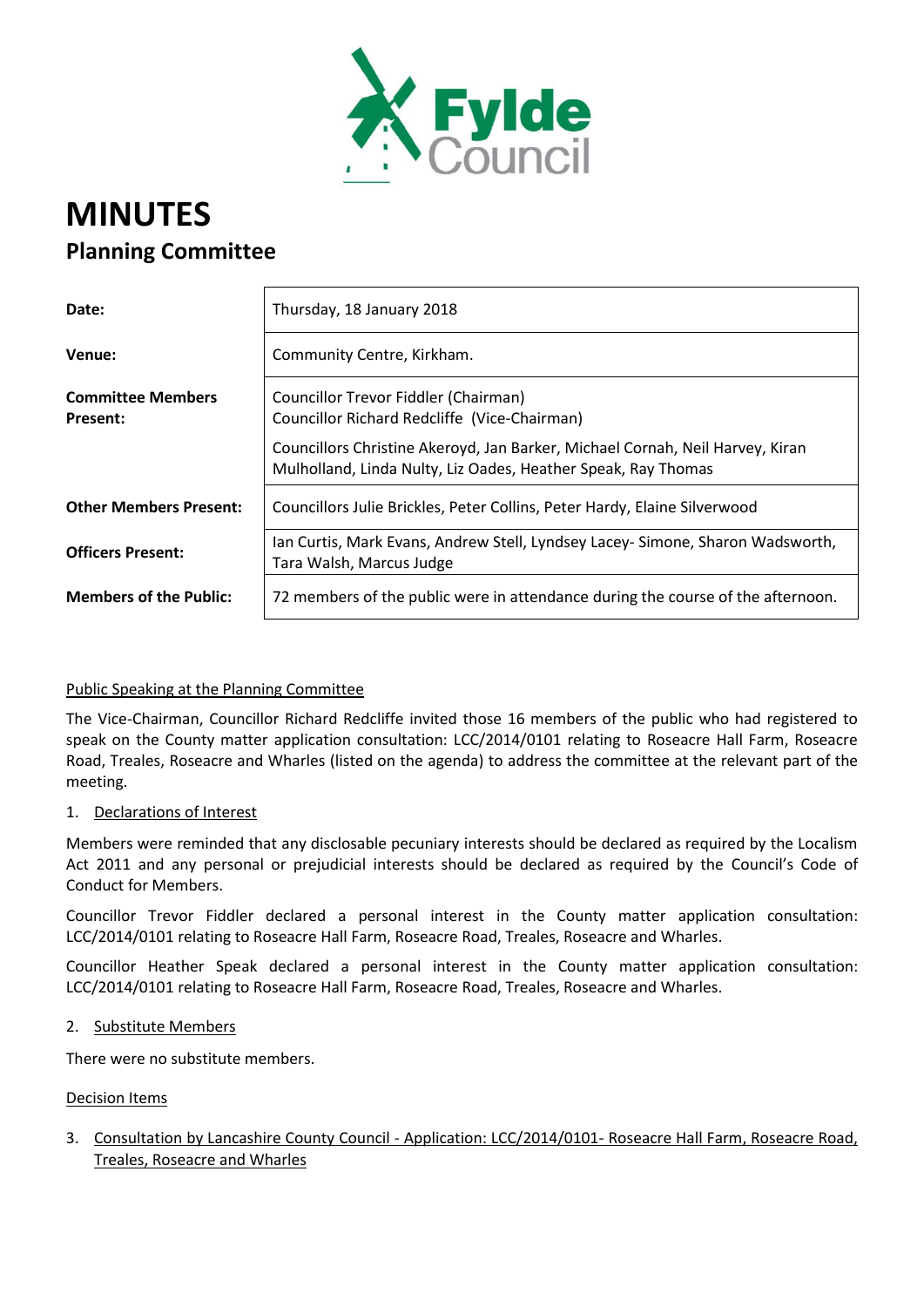The Committee considered the report and associated presentation of Mark Evans (Head of Planning and Housing) which set out the details of a consultation undertaken by Lancashire County Council in relation to a county matter application: LCC/2014/0101 as detailed in the report.

The presentation provided a further overview of the highway issues of concern to the Secretary of State; the decision of the Secretary of State, details of the traffic management proposals together with an updated report from the County Highway Authority with regard to the proposed transportation routes/management proposals.

Following detailed consideration of this matter, it was RESOLVED:

1. That the Head of Planning and Housing is instructed to prepare and submit a response to LCC which outlines that Fylde Council objects to the additional information provided in support of the appealed application on the basis that:

- Matters of highway safety have not been adequately addressed and that the proposed red and green routes which are along narrow country roads with tight bends and restricted forward visibility are not appropriate as an alternative or additional access to the appeal site. It is also recommended that the views of Highways England be obtained in regard to the proposed increase in turning movements at the A585 Thistleton Junction.
- The number of passing places that it is proposed are constructed to allow the use of these roads demonstrates that the overall highway network is inherently unsuitable to provide access routes to the site and that the overall impact on the local highway network will be severe.

2. That the Head of Planning and Housing should liaise with officers at Lancashire County Council to establish whether they believe it would be helpful to have a Fylde Council presence at the Public Inquiry in April.

3. That irrespective of the outcome of the discussions in item 2 a written representation be made to the Inspector on behalf of Fylde Council.

4. That should the outcome of items 2 and 3 above be such that the Chairman of the Planning Committee concludes it is beneficial that Fylde Council be represented at the Public Inquiry to support its position as expressed in item 1, then appropriate representation be made at that Inquiry.

------------------------------------------------------------------